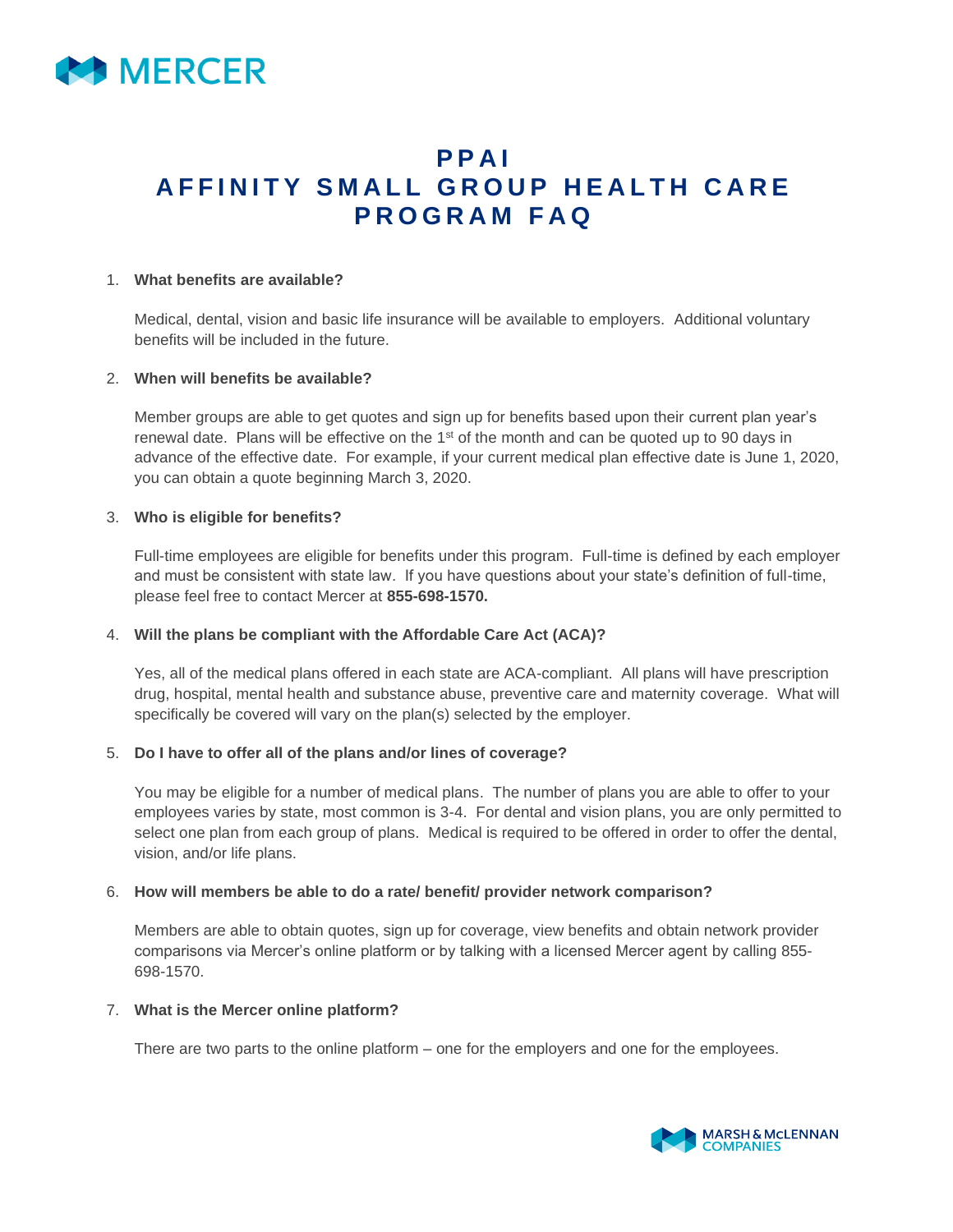Page 2 PPAI

> The employer portion is a web-based onboarding process where employers can learn about benefits offered to them, upload or enter a census of the member's employees, request a quote for the benefits the employer wants to offer its employees, view quotes from carriers and select plans to be offered and input employer contributions. Once these steps are completed, the employer's open enrollment site is configured and ready for employees to use.

> Once the employer's plan is in place, the technology-based enrollment system provides a streamlined, easy-touse shopping experience. In addition to clearly explaining the benefits available, the site provides guided shopping tools to help consumers select the most appropriate plans and benefits for their family needs.

## 8. **How do I access the Mercer online platform?**

To obtain a quote you will begin by visiting https://PPAI.mercerhealthplans.com. There are "obtain a quote" buttons throughout the website that will take you to the quoting platform and process. The employees will receive an email and a link to the employee enrollment platform once it's time for open enrollment.

## 9. **What if the employer or employee have questions during the plan set-up or employee enrollment experience?**

Mercer has a customer service staff ready to assist employers with their plan set up and employees with their enrollment experience. The customer service staff assisting employers are licensed insurance agents and can assist with the plan set up process. Customer Service Representatives will be available to assist employees as they go through the online enrollment process and during any midyear enrollment changes they may have after initial enrollment by either utilizing the chat function or calling **855-698-1569**.

### 10. **Who selects the plans?**

The **PPAI** program accesses a preset selection of the United Healthcare® small group filed plans in available states. From that group of preset plans, you will be able to elect which plans you want to offer your employees.

### 11. **How does COBRA work?**

All firms participating in the **PPAI** program will qualify for no fee state continuation coverage administration or no fee COBRA administration through United Benefit Services, a subsidiary company of UnitedHealthcare.

### 12. **How long are my rates guaranteed?**

When a policy is issued and the firm's benefits go into effect, the rates are guaranteed through their 12-month plan year excluding new employees who will receive new rates upon enrollment.

### 13. **Can employees go online and see if their provider is in the network?**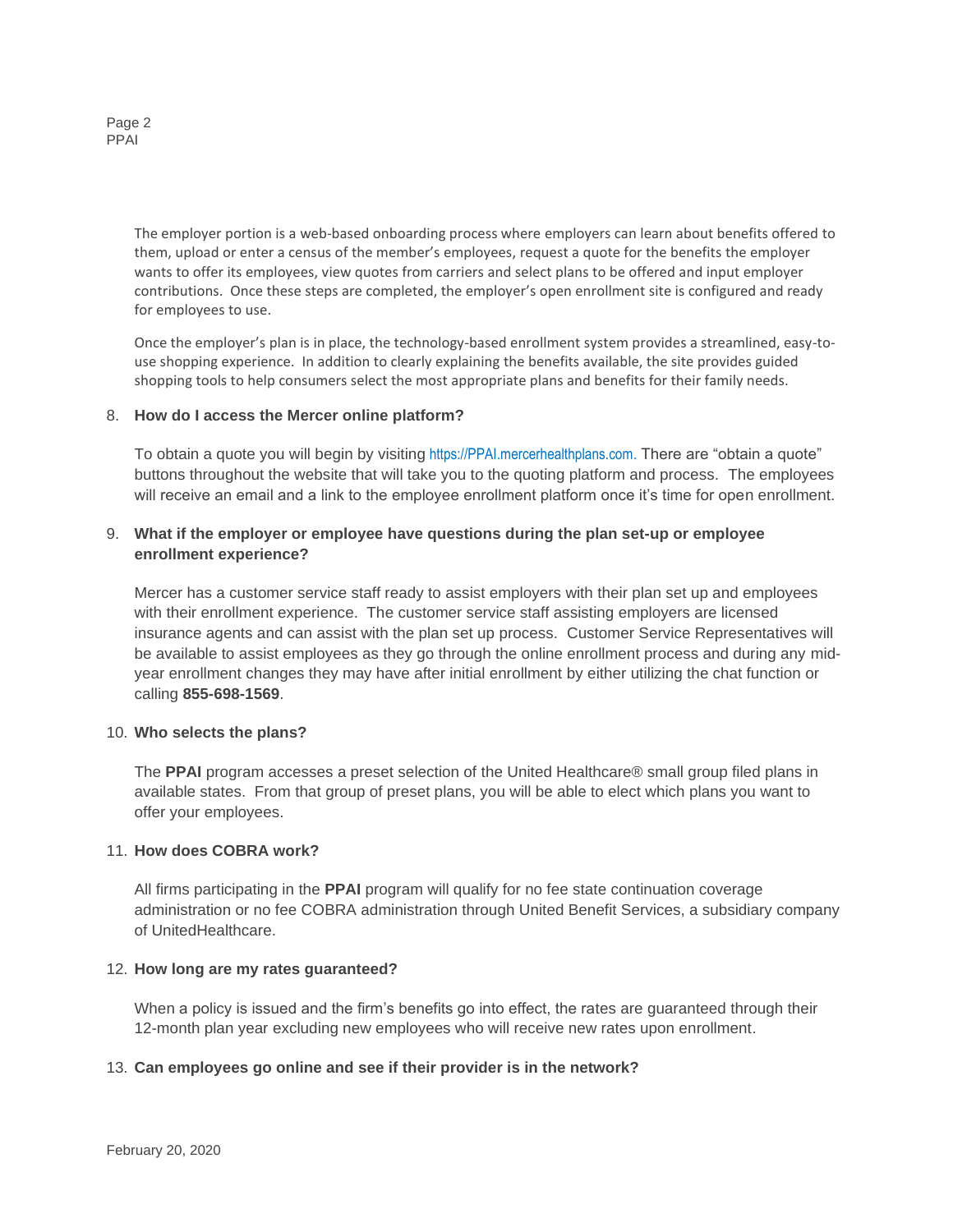Page 3 PPAI

> Yes, within Mercer's platform there is a link for member companies and their employees to view provider networks.

#### 14. **Is there a minimum total employees needed to participate at the member company?**

Yes, there is a minimum participation requirement. In most states, group sizes with a minimum of 5 enrolled employees are able to participate in the **PPAI** program. In Alaska, California, Oklahoma, Oregon, Rhode Island, Texas and Maryland, group sizes with a minimum of 2 enrolled employees are eligible to participate in the program.

#### 15. **What happens if an employer falls below the employee-use threshold?**

If an employer group falls below the participation threshold, they will continue their coverage until the policy year ends and they will not be allowed to renew on any plans offered by the **PPAI** program.

## 16. **Will HSAs be available?**

High deductible health plans with Health Savings Accounts (HSA) may be available to employees. The types of plans available are dependent on the employer's location.

### 17. **Would we have any fiduciary responsibility?**

Yes, each employer will sponsor its own group health plan. Therefore, fiduciary responsibility remains with the employer, not **PPAI**. UHC will be the claims administrator for these fully insured plans.

## 18. **The employee can choose from the available programs or the employer chooses one for all employees?**

The employer can choose from all of the available health offerings. Their employees will only see the plans that the employer selects to offer.

### 19. **Are there up-front costs for the member employer to participate?**

The only up-front costs for the member employer to participate relate to time investment of the employer's staff. **PPAI** has done the heavy lifting to bring this solution to market in partnership with Mercer and UHC. The employer will be responsible for selecting plans and general administration of the plan. Most of the administration can be done on the employer administrative portal or with the assistance of Mercer's licensed benefit counselors. There is a minimum employer contribution to premiums which is most commonly 50% of the employee only premium.

## 20. **I'm an employer with more than 50 employees and I'm interested in getting a quote. How would I go about doing so?**